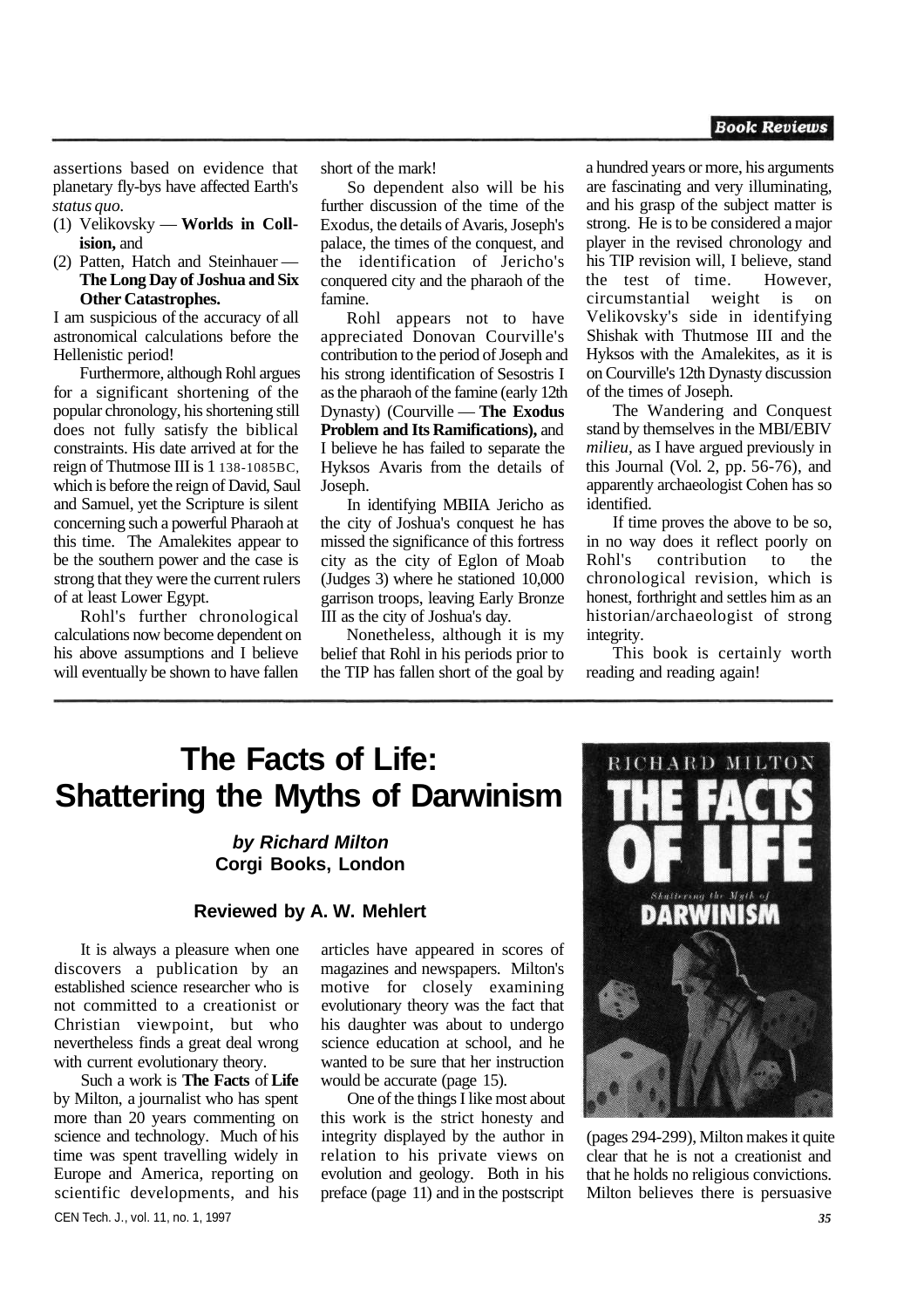circumstantial evidence for evolution, but at the same time he does not accept that there is *'any significant evidence'*  in favour of chance mutations coupled with natural selection as being the mechanism of evolution (page 11, his emphasis).

Having established Milton's personal beliefs, we briefly turn to the scientific reaction to the first edition of his book, published in 1992. In his preface (pages 9-11), the author reports his shock at the nature of the establishment attack on his motives. For instance, Richard Dawkins of Oxford devoted two-thirds of his review of **The Facts of Life,** not to refuting Milton's scientific arguments, but to attacking his publishers for their '. . . *irresponsibility in daring to accept a book criticizing Darwinism*', and the remaining one-third to assassinating Milton's character!

To those familiar with the extremely intolerant position which Dawkins holds, this is not surprising, and on page 10 Milton describes Dawkins' response as -

'. . . *not being the language of a responsible scientist and teacher. It is the language of a religious fundamentalist whose faith has been profaned'* 

Perhaps Dawkins' outrage was prompted by Milton's statement (pages 184-185) that the professor's computer experiments **(The Blind Watchmaker)**  had no relation at all with the real biological world. If so, Dawkins should have defended his computer model instead of indulging in a slanging match with Milton.

Other critics joined in the frenzy of attacks on the author, and some, including John Maddox (then editor of **Nature),** even attributed false beliefs to Milton. This reaction has caused Milton to be depressed about a country which prides itself in its tolerance, and yet which makes it impossible to voice genuine scientific dissent without attracting fanatical non-scientific attack.

Well, what has Milton done to cause this massive uproar? It is not so much the actual **scientific** argument he **36** 

presents, but that he has dared to find fault with, and criticise, a theory which has become absolute dogma; a dogma based more on faith than on fact. In short, evolution has become 'holy writ' to its devotees.

Milton's main criticism of evolutionary theory is that it is based on a lack of sound scientific evidence. It is easy to see why his detractors did not concentrate on the actual evidence presented by Milton, because he has literally torn out the basis for evolutionary thinking. While it is quite acceptable to claim there is circumstantial evidence which can be **interpreted** as being favourable to evolution, that is as far as the inference can be taken. The circumstantial evidence is that various different lifeforms are fossilised in a type of sequence from top to bottom of the stratigraphic column. For instance, mammalian forms are not found in lower strata, and many of the forms in the lower strata are no longer alive today.

Milton's qualifications are impeccable — he demonstrates repeatedly his full and detailed knowledge of biology, genetics, geology, palaeontology, and the fossil record. On page 28 he points out that-

'. . *.far from being the province of cranks, it is the (non-evolutionary) view that is supported by modern findings.'* (Emphasis mine.)

The author strikes hard at one of the basic evolutionary assumptions that life has somehow arisen from nonliving chemicals — pointing out that a mechanism for complex living molecules to have originated from inert compounds in some imaginary prehistoric soup is not known and has never been demonstrated in the laboratory. The supposed naturalistic origin of life is a pure assumption and is therefore non-scientific (pages 30- 31).

On the subject of mutations being the mechanism on which natural selection works to produce new lifeforms, Milton is equally dismissive (pages 174-236). The author says (page 187), that of all the difficulties facing current evolutionary theory, the most serious is the inability of chance mutations to provide the material for achieving novelties above the species level.

Milton repeatedly refers to the lack of stratigraphic sequences which should show the progression from one type to another. He writes (page 122):

*'The living world consists mostly of gaps* [which remain] *unbridgeable even in imagination. The fossil record indicates clearly that the living world also consisted of gaps in every past age, from the most recent to the most remote. Yet Darwinians believe that while the present consists of gaps, the past was a perfect continuity of evolving species* — *even though this continuity is not recorded in the rocks . . .'.* (Emphasis mine.)

Milton has devoted an entire chapter (chapter 10) to pointing out how weak is the evolutionist argument for the handful of alleged transitional forms such as *Archaeopteryx* and the horse group.

On page 133 Milton makes the following devastating comment on the fossil record:

*'The case for Darwinism would be*  [convincing] *if someone were to produce a sequence of fossils from a sequence of adjacent strata, . . . showing indisputable signs of progressive change in the same basic stock, but above the species level* [as opposed to sub-specific variation] *. . . a short sequence would be enough. But this simple relationship is not what is shown in the sequence of the rocks. Nowhere in the world has anyone met this simple evidential criterion . . . the failure to meet this modest demand is inexplicable if evolution has taken place . . .'.* (Emphasis mine.)

There is also much interesting material relating to radiometric dating methods, about which Milton is not fully convinced. He retains a degree of scepticism, but is not a young-earth advocate.

> In conclusion, Milton believes that CEN Tech. J., vol. 11, no. 1, 1997